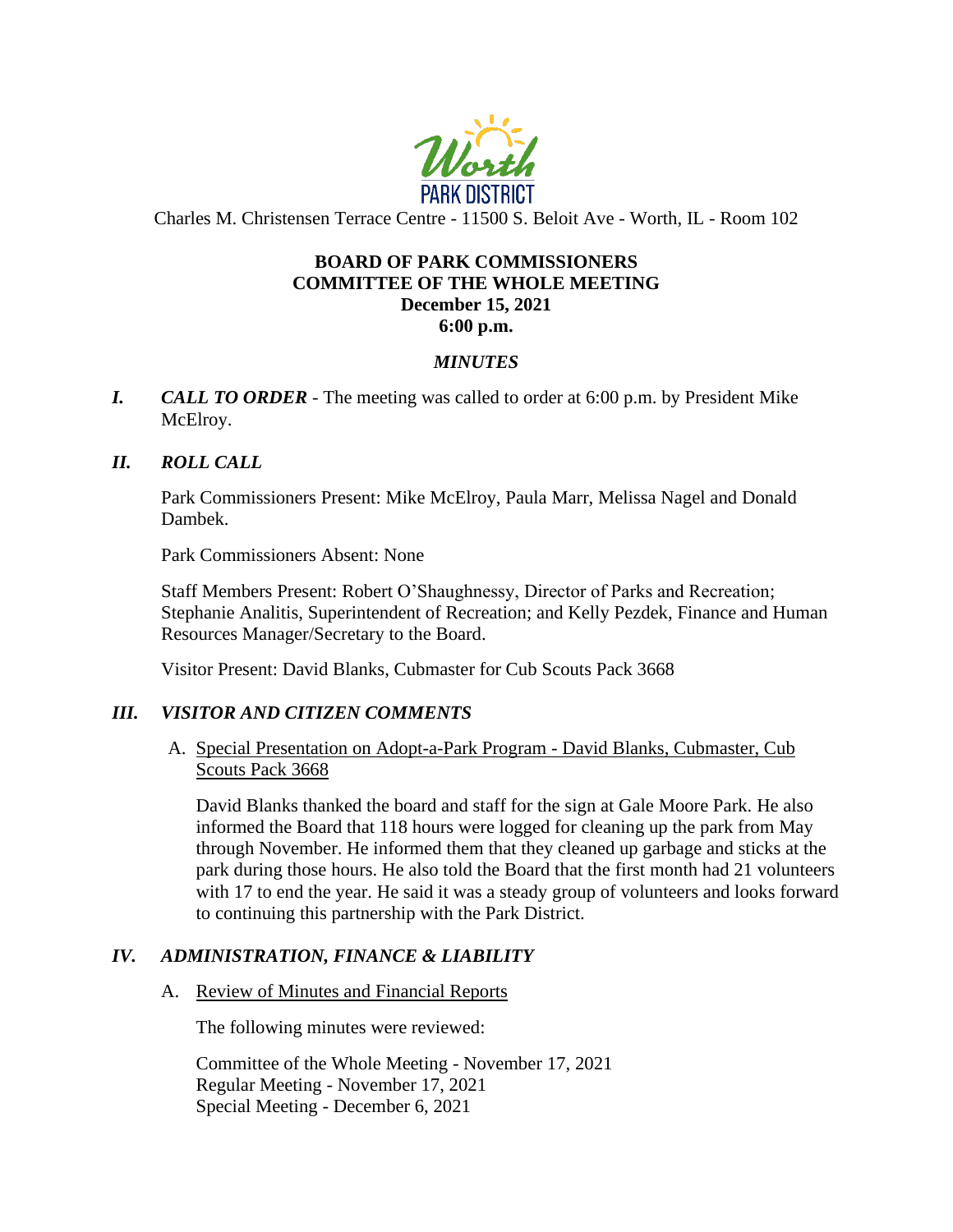The November disbursements totaling \$65,041.61 and payroll from November 18, 2021, and December 2, 2021, were reviewed by the Park Commissioners.

**Recommended Action: That the Board of Park Commissioners approves the Minutes, Financial Reports and Payroll as presented as part of the Administrative Matters/Consent Agenda during the Regular Board Meeting.**

B. Revision to Board of Park Commissioners By-Laws - Chapter XVII - Miscellaneous Policies and Procedures

Discussion was held on Policy Number 14 which is as follows: "No member of a Board member's immediate family will be eligible to become a full-time paid employee of the Park District."

The recommended revision presented: "No Board member or a member of a Board member's family will be eligible to become a paid employee of the Park District."

**Recommended Action: That the Board of Park Commissioners approves the revision under Chapter XVII - Miscellaneous Policies and Procedures of the Board of Park Commissioners By-Laws, policy number 14 to read that "No Board member or a member of a Board member's family will be eligible to become a paid employee of the Park District."**

# *V. FACILITY, PARKS & PLANNING*

A. Master Plan Update Discussion

Director of Parks and Recreation O'Shaughnessy gave an update on the Master Plan.

## **Recommended Action: No action recommended.**

B. Capital Projects Update

The capital projects for the current fiscal year were reviewed.

#### **Recommended Action: No action recommended.**

C. Parks Department Update

The Parks Department update was reviewed.

## **Recommended Action: No action recommended.**

## *VI. RECREATION*

A. Recreation Department Update

Superintendent of Recreation Analitis presented an update of the Recreation Department.